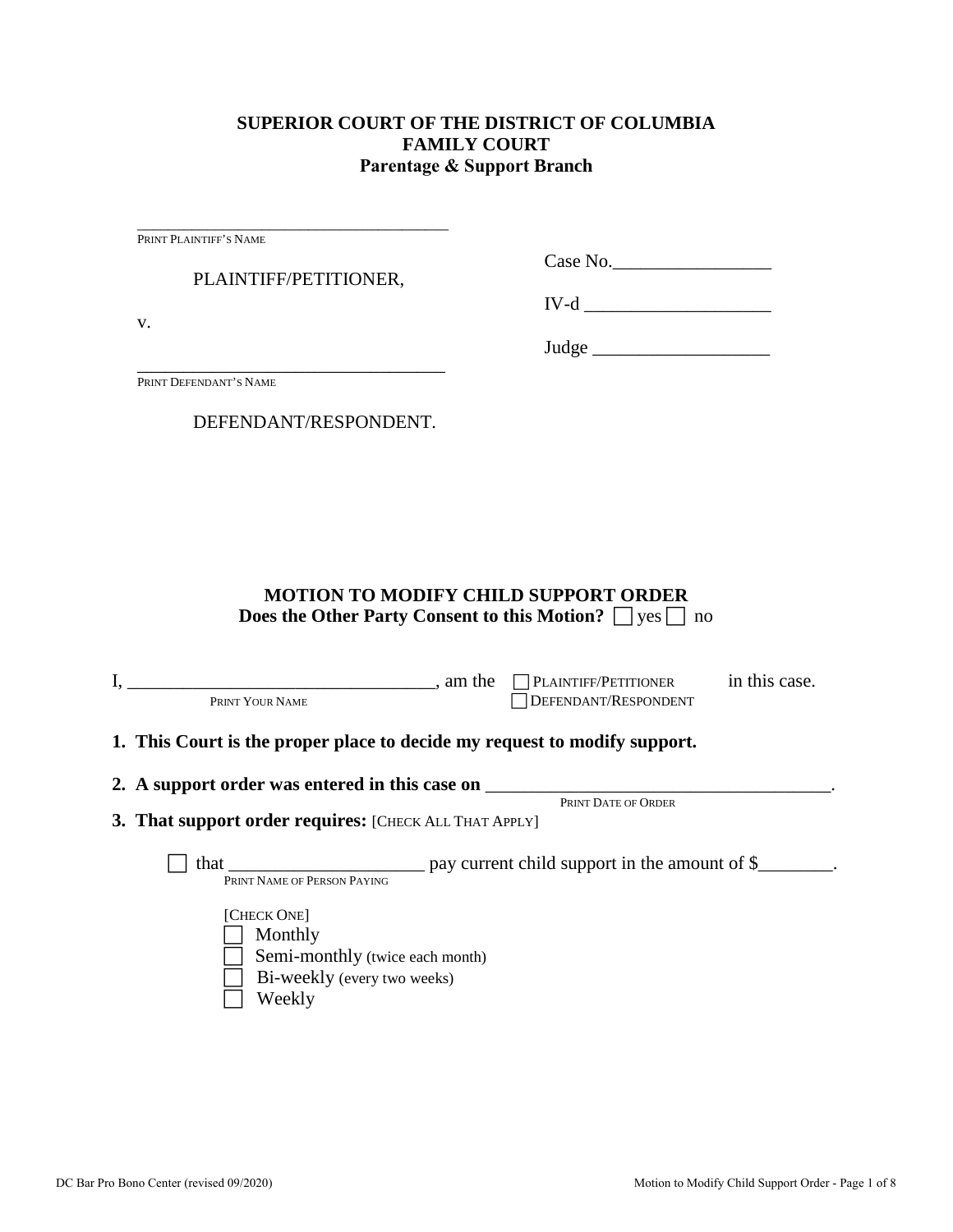| that                                        | pay past due child support in the amount of \$            |
|---------------------------------------------|-----------------------------------------------------------|
| PRINT NAME OF PERSON PAYING                 |                                                           |
| [CHECK ONE]                                 |                                                           |
| Monthly                                     |                                                           |
| Semi-monthly (twice each month)             |                                                           |
| Bi-weekly (every two weeks)                 |                                                           |
| Weekly                                      |                                                           |
|                                             | that the other party provide medical support in this way: |
| that I provide medical support in this way: |                                                           |
|                                             |                                                           |
| other:                                      |                                                           |

**4. The support order was entered for the following child(ren) that I have with the other party (through birth or adoption):**

| <b>Child's Name</b> | <b>Current Address</b> | Date of Birth | <b>Gender</b> |
|---------------------|------------------------|---------------|---------------|
|                     |                        |               |               |
|                     |                        |               |               |
|                     |                        |               |               |
|                     |                        |               |               |
|                     |                        |               |               |
|                     |                        |               |               |
|                     |                        |               |               |
|                     |                        |               |               |
|                     |                        |               |               |
|                     |                        |               |               |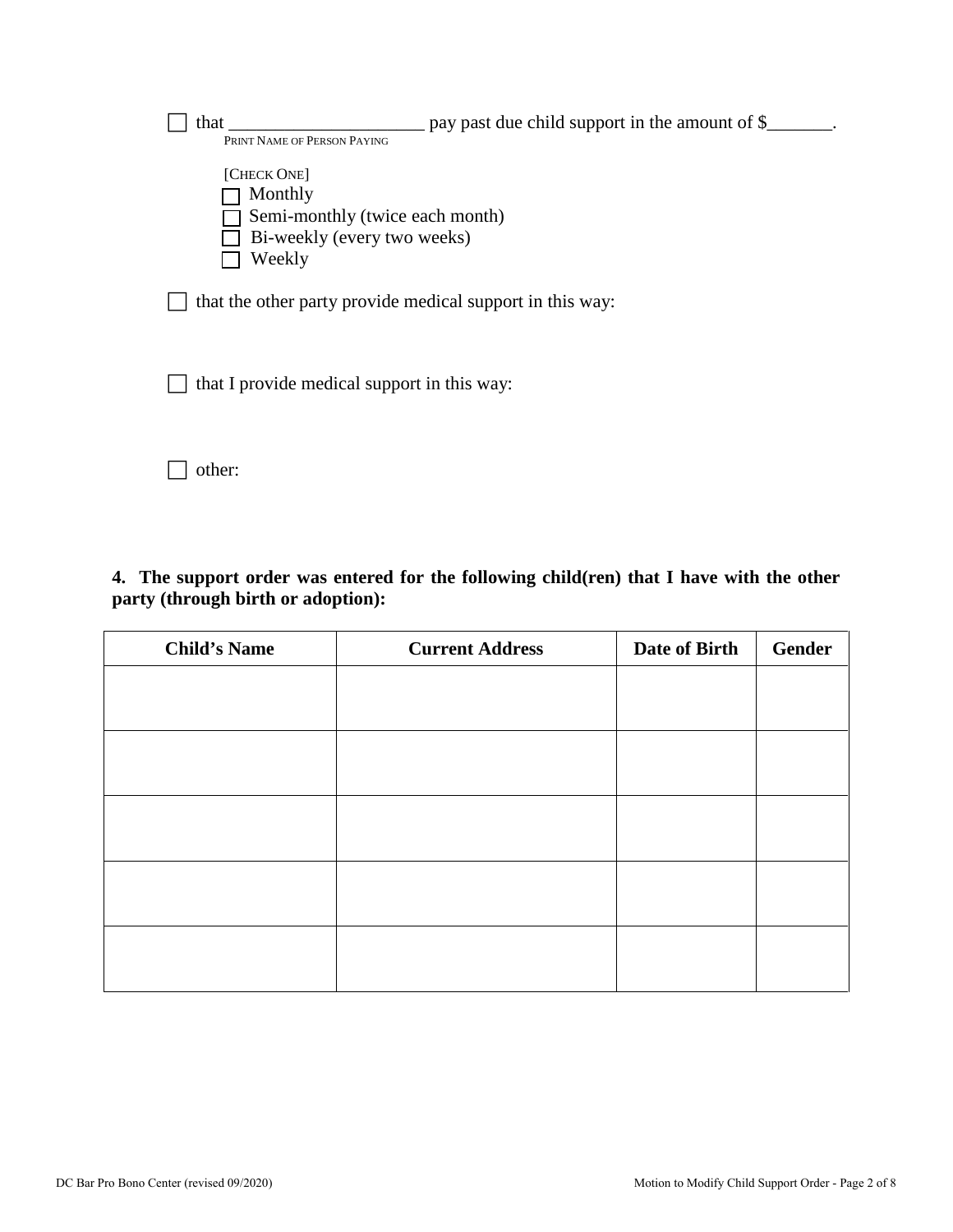**5. Since the support order was entered, there has been a substantial and material change in the needs of the child(ren) and/or in the noncustodial parent's ability to pay because** [CHECK ALL THAT APPLY]

| I am no longer employed. I have not been employed since FRINT DATE                 |                      |                                                                                                                  |  |
|------------------------------------------------------------------------------------|----------------------|------------------------------------------------------------------------------------------------------------------|--|
|                                                                                    |                      |                                                                                                                  |  |
| I am earning less now than I was earning when the child support order was entered. |                      |                                                                                                                  |  |
| My current employer is                                                             |                      |                                                                                                                  |  |
|                                                                                    |                      |                                                                                                                  |  |
| I am currently disabled and unable to work.                                        |                      |                                                                                                                  |  |
| I am currently incarcerated and I state the following about my incarceration:      |                      |                                                                                                                  |  |
| <b>INMATE ID NUMBER</b>                                                            |                      |                                                                                                                  |  |
| <b>CASE NAME AND NUMBER</b>                                                        |                      |                                                                                                                  |  |
| <b>COURT NAME AND LOCATION</b>                                                     |                      |                                                                                                                  |  |
| PLACE OF INCARCERATION                                                             |                      |                                                                                                                  |  |
| <b>START DATE</b>                                                                  |                      |                                                                                                                  |  |
| <b>ANTICIPATED END DATE</b>                                                        |                      | and the control of the control of the control of the control of the control of the control of the control of the |  |
| I am currently supporting my other child(ren) (through birth or adoption):         |                      |                                                                                                                  |  |
| living in my home                                                                  |                      |                                                                                                                  |  |
| <b>CHILD'S NAME</b>                                                                | <b>DATE OF BIRTH</b> |                                                                                                                  |  |
|                                                                                    |                      |                                                                                                                  |  |
|                                                                                    |                      |                                                                                                                  |  |
|                                                                                    |                      |                                                                                                                  |  |
| through court-ordered child support payments:                                      |                      |                                                                                                                  |  |
| <b>CHILD'S NAME</b>                                                                | <b>DATE OF BIRTH</b> | <b>COURT NAME &amp; CASE NUMBER</b>                                                                              |  |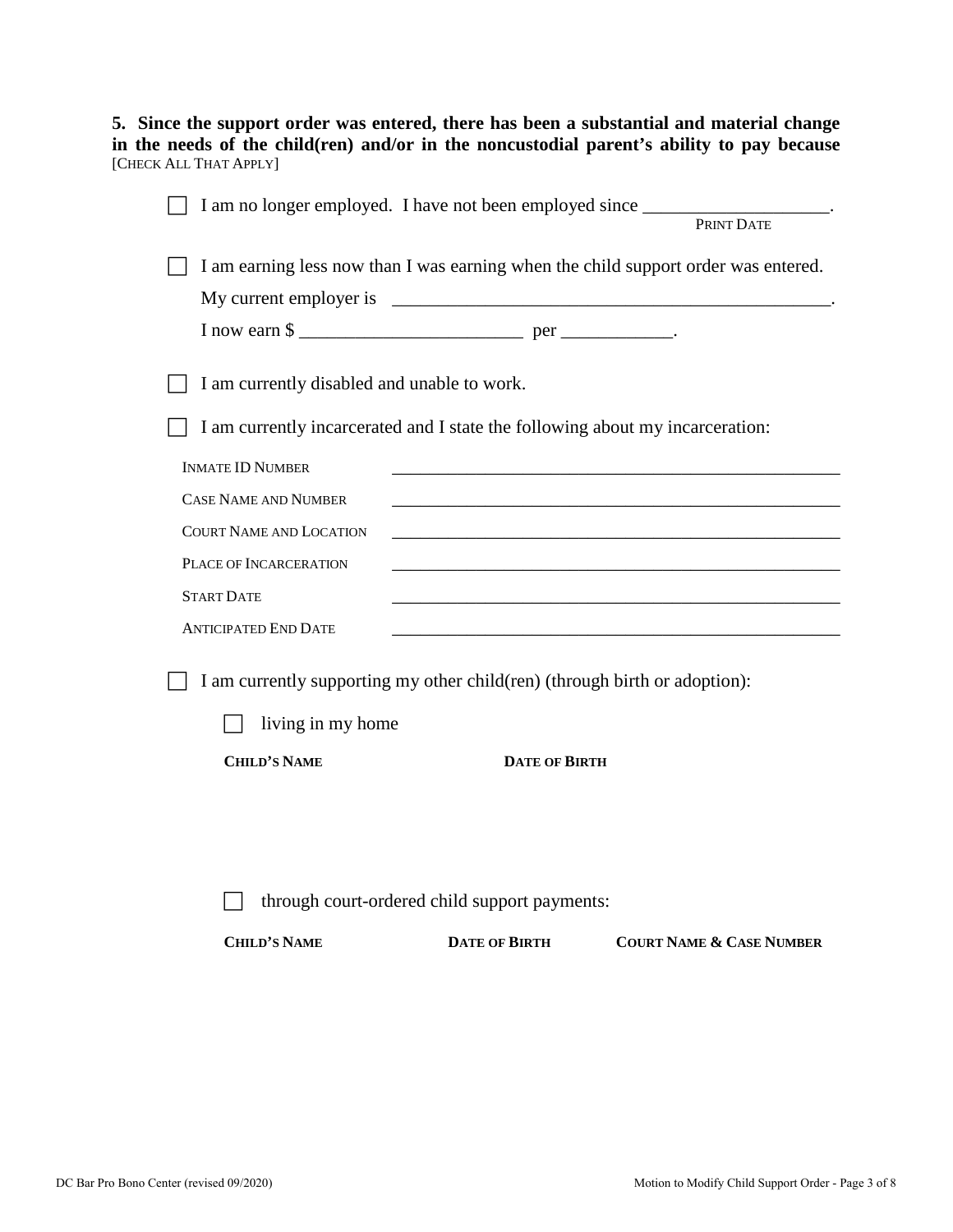|                                                                                           | The other parent is earning more than s/he was earning when the support order<br>was entered.                                                                                                              |  |
|-------------------------------------------------------------------------------------------|------------------------------------------------------------------------------------------------------------------------------------------------------------------------------------------------------------|--|
|                                                                                           | The child(ren)'s expenses have changed in this way: [EXPLAIN]                                                                                                                                              |  |
|                                                                                           | The following child(ren) is (are) not living with the other party: $[PRINT CHILD(REN)$ 's $NAME(S)]$                                                                                                       |  |
|                                                                                           | The following child(ren) is (are) no longer living: $[PRINT CHILD(REN)$ 's $NAME(S)]$                                                                                                                      |  |
|                                                                                           | The following child(ren) is (are) over 21 years of age: $[PRINT CHILD(REN)$ 's $NAME(S)]$                                                                                                                  |  |
|                                                                                           | The following child(ren), although under 21 years of age, is (are) emancipated<br>because of self-supporting employment, active military duty and/or marriage: [PRINT<br>CHILD(REN)'S NAME(S)]             |  |
|                                                                                           | Application of the child support guideline to the current circumstances of the parents<br>results in a presumptive child support order that varies from the current child support<br>order by 15% or more. |  |
|                                                                                           | There has been a change in the availability and/or cost of medical insurance for the<br>child(ren).                                                                                                        |  |
|                                                                                           | Other:                                                                                                                                                                                                     |  |
| 6. I state the following about Temporary Assistance to Needy Families (TANF): [CHECK ONE] |                                                                                                                                                                                                            |  |
|                                                                                           | I am not currently receiving Temporary Assistance to Needy Families<br>I am $\vert \vert$<br>(TANF).                                                                                                       |  |

### **7.** I state the following about Medicaid and/or DC HealthCare Alliance: [CHECK ONE]

□ I am □ I am not currently receiving Medicaid and/or DC HealthCare Alliance.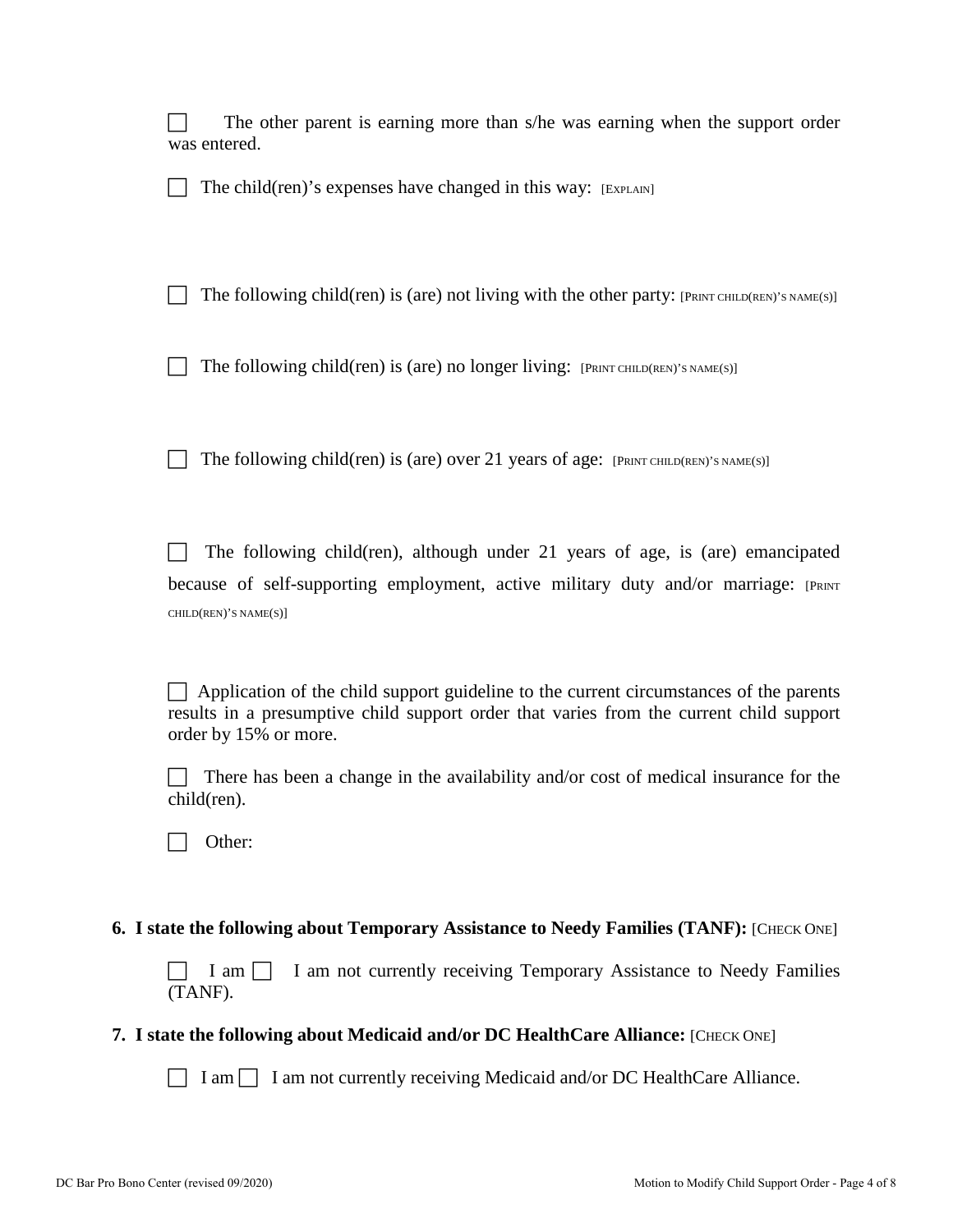# **Request for Relief**

| I RESPECTFULLY REQUEST that the Court [CHECK ALL THAT APPLY]: |  |
|---------------------------------------------------------------|--|
|---------------------------------------------------------------|--|

| $\triangledown$ Hold a hearing on this Motion within 45 days of filing and issue a Notice of Hearing |
|------------------------------------------------------------------------------------------------------|
| and Order Directing Appearance ("NOHODA") to the other party with the date                           |
| and time of the hearing.                                                                             |
|                                                                                                      |

- DECREASE the child and/or medical support order according to the Child Support Guideline of the District of Columbia.
- $\Box$  INCREASE the child and/or medical support order according to the Child Support Guideline of the District of Columbia.
- $\Box$  SUSPEND the child and/or medical support order for a specific period of time.
- TERMINATE the child and/or medical support order.
- Other:

**I ALSO REQUEST that the Court award any other relief it considers fair and proper.**

I declare under penalty of perjury that the foregoing is true and correct*.* 

*If this document is to be signed outside the geographic boundaries of the United States, Puerto Rico, the United States Virgin Islands, and any territory or insular possession subject to the jurisdiction of the United States, additional requirements must be met prior to signing. See Super. Ct. Dom. Rel. R. 2(c)(1)(B).*

| SIGN YOUR NAME. Add slashes to either side /like this/ to sign electonically. | <b>DATE</b>          |
|-------------------------------------------------------------------------------|----------------------|
| PRINT YOUR NAME                                                               | <b>PHONE NUMBER</b>  |
| <b>HOME ADDRESS 1</b>                                                         | <b>EMAIL ADDRESS</b> |
| <b>HOME ADDRESS 2</b>                                                         |                      |
| SUBSTITUTE ADDRESS: CHECK BOX IF YOU<br>HAVE WRITTEN SOMEONE ELSE'S ADDRESS   |                      |
| BECAUSE YOU FEAR HARASSMENT OR HARM.                                          |                      |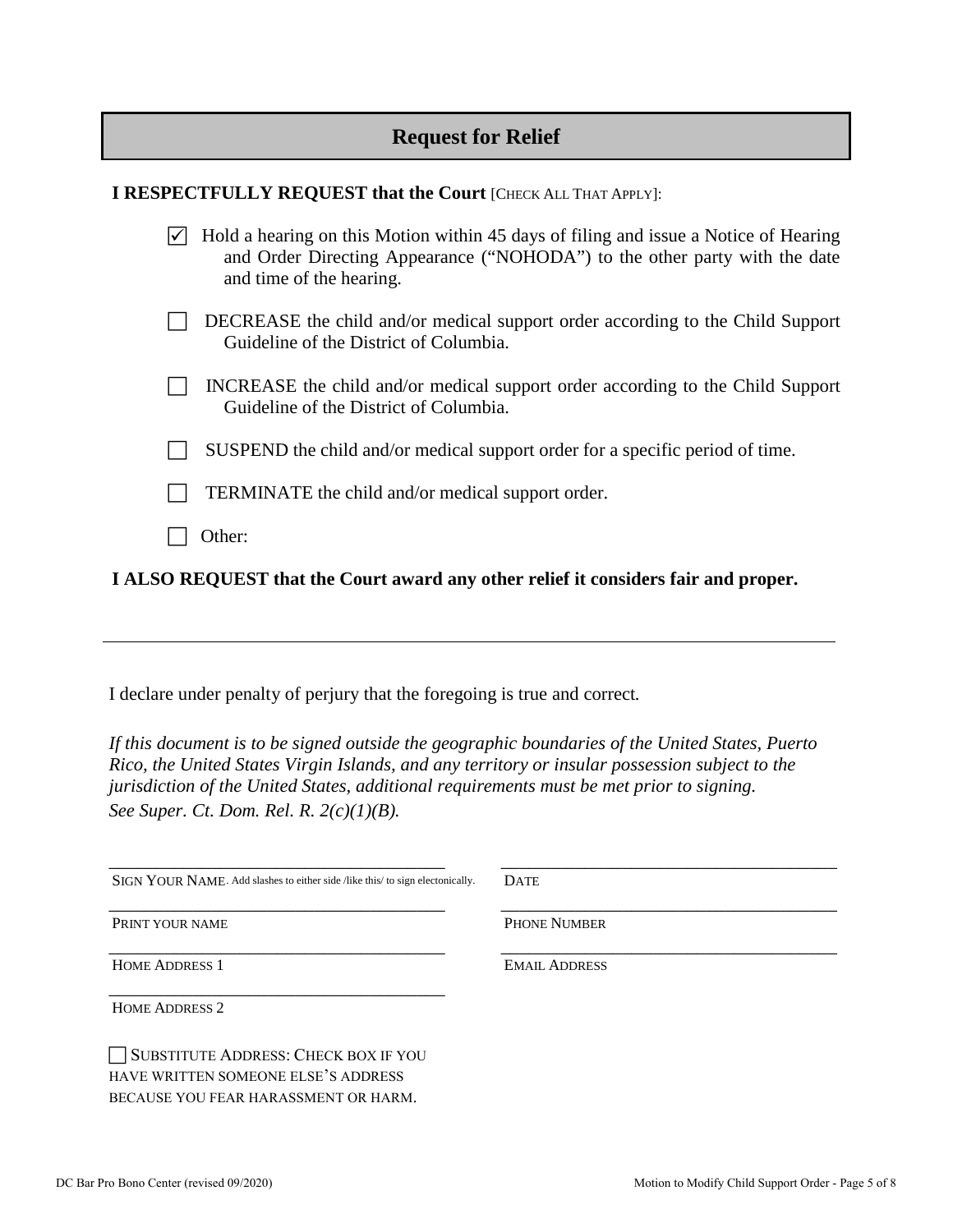## **POINTS AND AUTHORITIES IN SUPPORT OF MOTION TO MODIFY CHILD SUPPORT ORDER**

In support of this Motion, I respectfully refer the Court to:

- 1. D.C. SCR-Dom. Rel. R. 7(b) (2009).
- 2. D.C. Code §§ 16-916.01(r), 16-916.01(t) and 46-204(a) (2009).
- 3. The record in this case.
- 4. The attached supporting document(s), *if any*.

[LIST ANY DOCUMENTS THAT YOU ARE ATTACHING]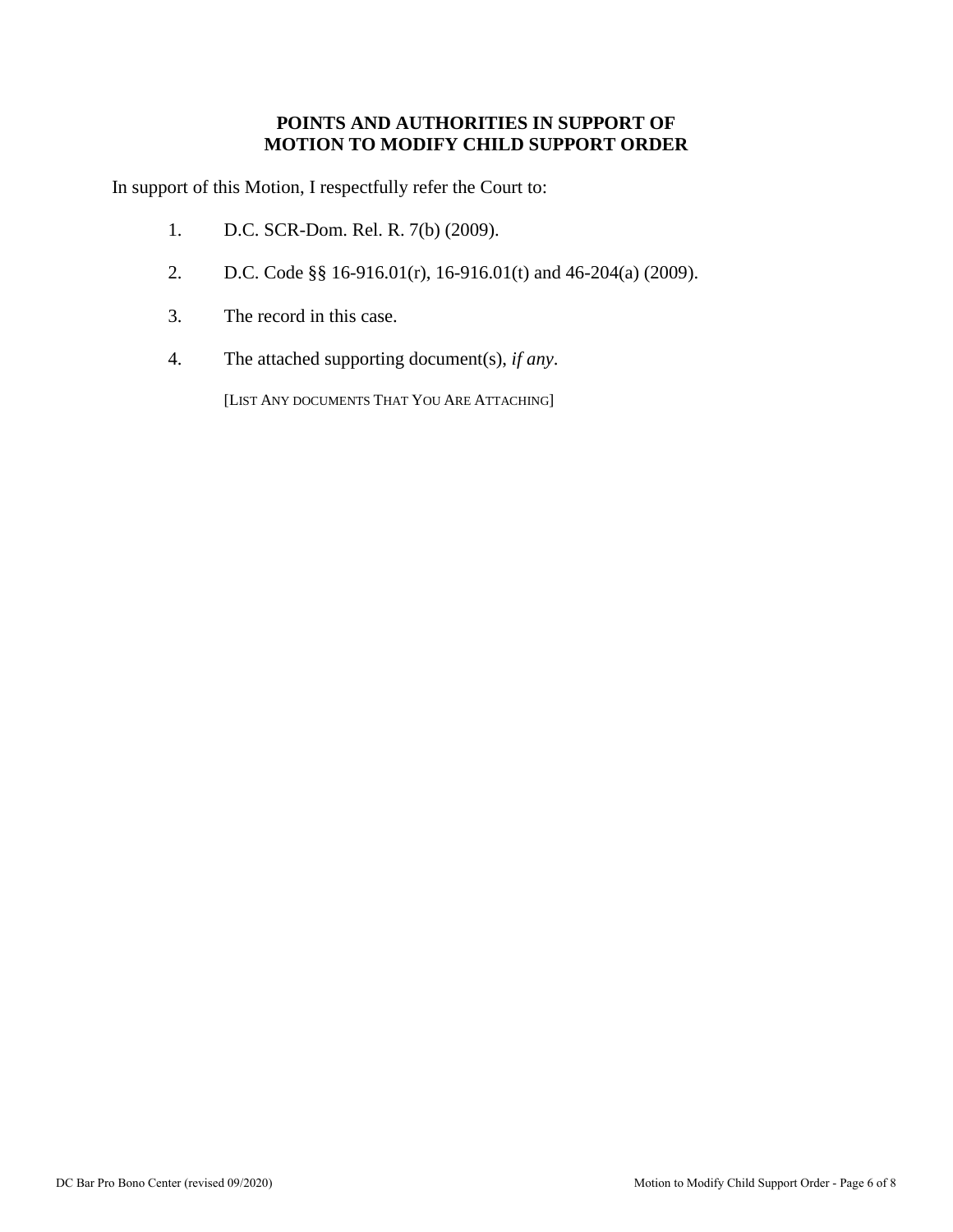### **Service of Your Complaint: Domestic Relations Rule 4**

You start a case by filing papers called a **complaint** at the **Family Court Central Intake Center**. When you file a **complaint**, the Family Court Central Intake Center will give you a **summons**. A **summons** is a paper that you must give to the person you are filing against. The person you file against is called an **opposing party** or other **party**. You must make sure that the **opposing party** gets a copy of the **summons** and your **complaint** and any orders. This is called **service of your complaint**. You cannot give the papers to the **opposing party** yourself; someone else must give them to the **opposing party**. **The chart below gives instructions on how to serve the complaint and summons**.

After you make sure that someone else gives the papers to the other party, you must prove to the Court that you did this. You can prove this to the Court by filing a**n Affidavit of Service** form. **You must serve the papers and file an Affidavit of Service form within 60 days after you file your complaint.** If you have questions about serving these documents, go to the **Family Court Self Help Center** at DC Superior Court or visit [www.LawHelp.org/DC.](http://www.lawhelp.org/DC)

Remember to always keep a copy of the papers for yourself. And, you may need to make more copies to serve the other party in a different way.

**Below are the ways you can serve your complaint and summons and prove to the Court that you did it.** All of the forms discussed below can be found at the **Family Court Self Help Center** at DC Superior Court or at [www.LawHelp.org/DC.](http://www.lawhelp.org/DC)

| <b>Type of Service</b>                                                                                                                                                                                                                                                                                                                                                                                                     | <b>Proof of Service</b>                                                                                                                                                                                                                                                                                                                                                                                                                                            |
|----------------------------------------------------------------------------------------------------------------------------------------------------------------------------------------------------------------------------------------------------------------------------------------------------------------------------------------------------------------------------------------------------------------------------|--------------------------------------------------------------------------------------------------------------------------------------------------------------------------------------------------------------------------------------------------------------------------------------------------------------------------------------------------------------------------------------------------------------------------------------------------------------------|
| <b>Have someone</b> who is over 18 years old<br>and not a party to the case (NOT you):<br>Hand a copy of the papers to the<br>$\bullet$<br>other party; or<br>Leave a copy of the papers at<br>$\bullet$<br>the other party's home with a<br>person of suitable age<br>and<br>discretion who<br>lives<br>there<br>(someone who you think is old<br>enough or responsible enough to<br>give the papers to the other party). | The person who served the papers must fill out an<br>$\bullet$<br><b>Affidavit of Service by Individual.</b><br>The completed Affidavit must be filed at the Family<br>$\bullet$<br><b>Court Central Intake Center.</b>                                                                                                                                                                                                                                            |
| Mail a copy of the papers to the other<br>party by certified mail, return receipt<br>requested.<br>Send a copy of the papers to the<br>$\bullet$<br>other party's home.<br>You can do this yourself at the<br>$\bullet$<br>post office. Someone else can do<br>this for you too.                                                                                                                                           | Keep the <b>return receipt</b> ("green card") if it comes<br>back to you;<br>Fill out an Affidavit of Service by Certified Mail;<br>$\bullet$<br>and<br>File the completed Affidavit with the return receipt<br>$\bullet$<br>attached at the Family Court Central Intake<br>Center.<br>Note: If you do not receive a return receipt or it<br>$\bullet$<br>comes back saying your papers cannot be delivered,<br>you will need to serve the papers a different way. |